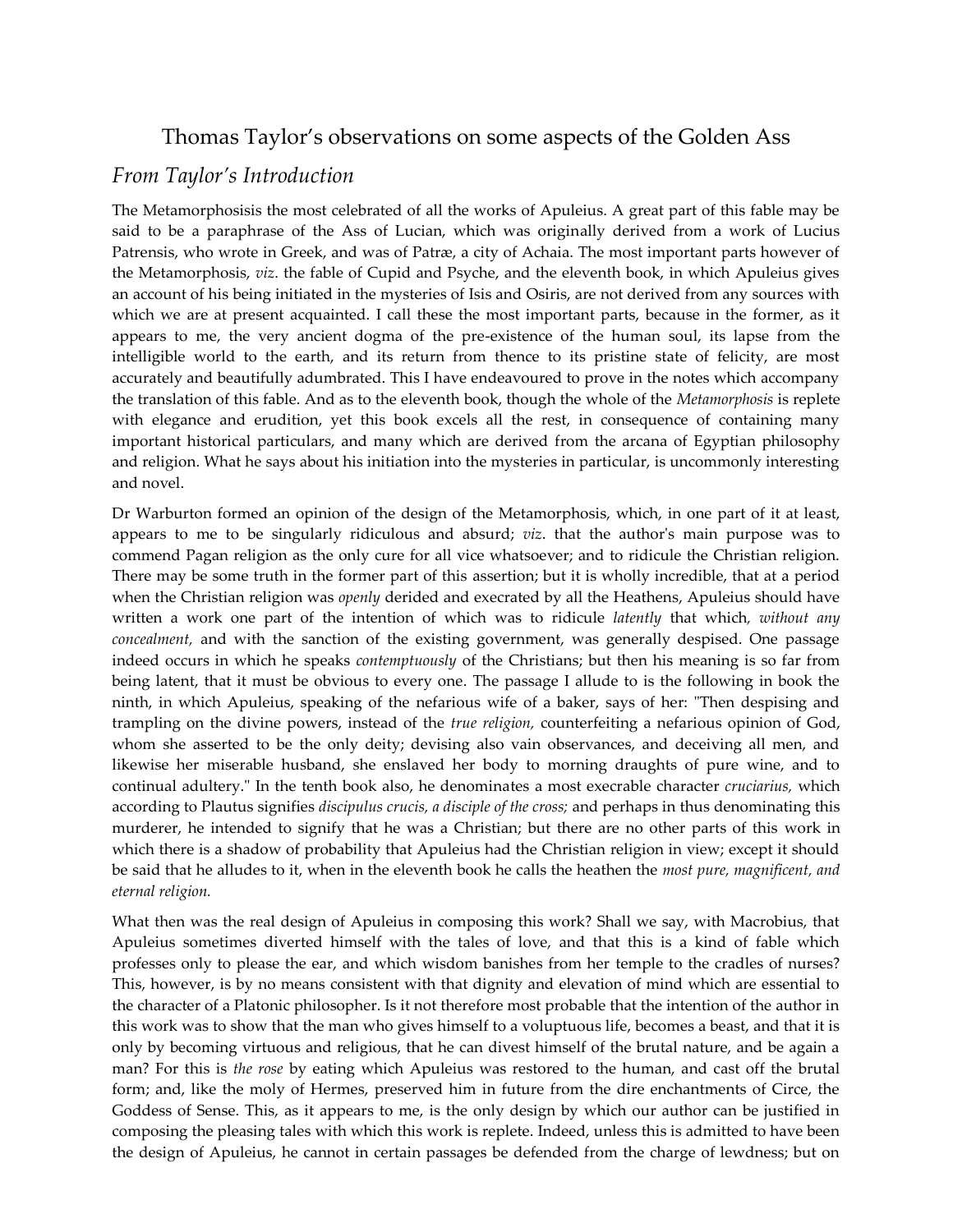the supposition that these tales were devised to show the folly and danger of lasciviousness, and that the man who indulges in it brutalizes his nature, the detail of those circumstances through which he became an ass, are not to be considered in the light of a lascivious description, because they were not written with a libidinous intention; for every work is characterized by its ultimate design.2 Hence, what Iamblichus (*De Mysteriis*, Sect. i cap. xi) says respecting the consecration of the phalli among the ancients in the spring, and the obscene language which was then employed, may be said in defence of these passages in the Metamorphoses: *viz*. "The powers of the human passions that are in us, when they are entirely restrained, become more vehement; but when they are called forth into energy, gradually and commensurately, they rejoice in being moderately gratified, are satisfied; and from hence, becoming purified, they are rendered tractable, and are vanquished without violence. On this account, in comedy and tragedy, by surveying the passions of others, we stop our own passions, cause them to be more moderate, and are purified from them. *In sacred ceremonies, likewise, by certain spectacles and auditions of things base, we become liberated from the injury which happens from the works effected by them.* Things of this kind, therefore, are introduced for the sake of our soul, and of the diminution of the evils which adhere to it through generation, and of a solution and liberation from its bonds. On this account, also, they are very properly called by Heraclitus *remedies,* as healing things of a dreadful nature, and saving souls from the calamities with which the realms of generation are replete."

## *Note on the tale of Cupid and Psyche*

The following beautiful fable, which was designed to represent the lapse of the human soul from the intelligible world to the earth, was certainly not invented by Apuleius; for, as will appear in the course of the Introduction, it is evidently alluded to by Synesius, in his book *On Dreams*, and obscurely by Plato and Plotinus. It is clear, therefore, that Plato could not derive his allusion from Apuleius; and as to Plotinus and Synesius, those who are at all acquainted with the writings of the Greek philosophers, well know that they never borrowed from Latin authors, from a just conviction that they had the sources of perfection among themselves.

I have said that this fable represented the lapse of the human soul; of the truth of this the philosophical reader will be convinced by the following observations: In the first place, the gods, as I have elsewhere shown, are super-essential natures, from their profound union with the first cause, who is super-essential without any addition. But though the gods, through their summits or unities, transcend essence, yet their unities are participated either by intellect alone, or by intellect and soul, or by intellect, soul, and body; from which participations the various orders of the gods are deduced. When, therefore, intellect, soul, and body are in conjunction suspended from this super-essential unity, which is the centre flower or blossom of a divine nature, then the god from whom they are suspended is called a mundane god. In the next place, the common parents of the human soul are the intellect and soul of the world; but its proximate parents are the intellect and soul of the particular star about which it was originally distributed, and from which it first descends. In the third place, those powers of every mundane god, which are participated by the body suspended from his nature, are called mundane; but those which are participated by his intellect, are called supermundane; and the soul, while subsisting in union with these super-mundane powers, is said to be in the intelligible world; but when she wholly directs her attention to the mundane powers of her god, she is said to descend from the intelligible world, even while subsisting in the Heavens.

Thus much being premised, let us proceed to the explanation of the fable: Psyche, then, or soul, is described as transcendantly beautiful; and this indeed is true of every human soul, before it profoundly merges itself in the defiling folds of dark matter. In the next place, when Psyche is represented as descending from the summit of a lofty mountain into a beautiful valley, this signifies the descent of the soul from the intelligible world into a mundane condition of being, but yet without abandoning its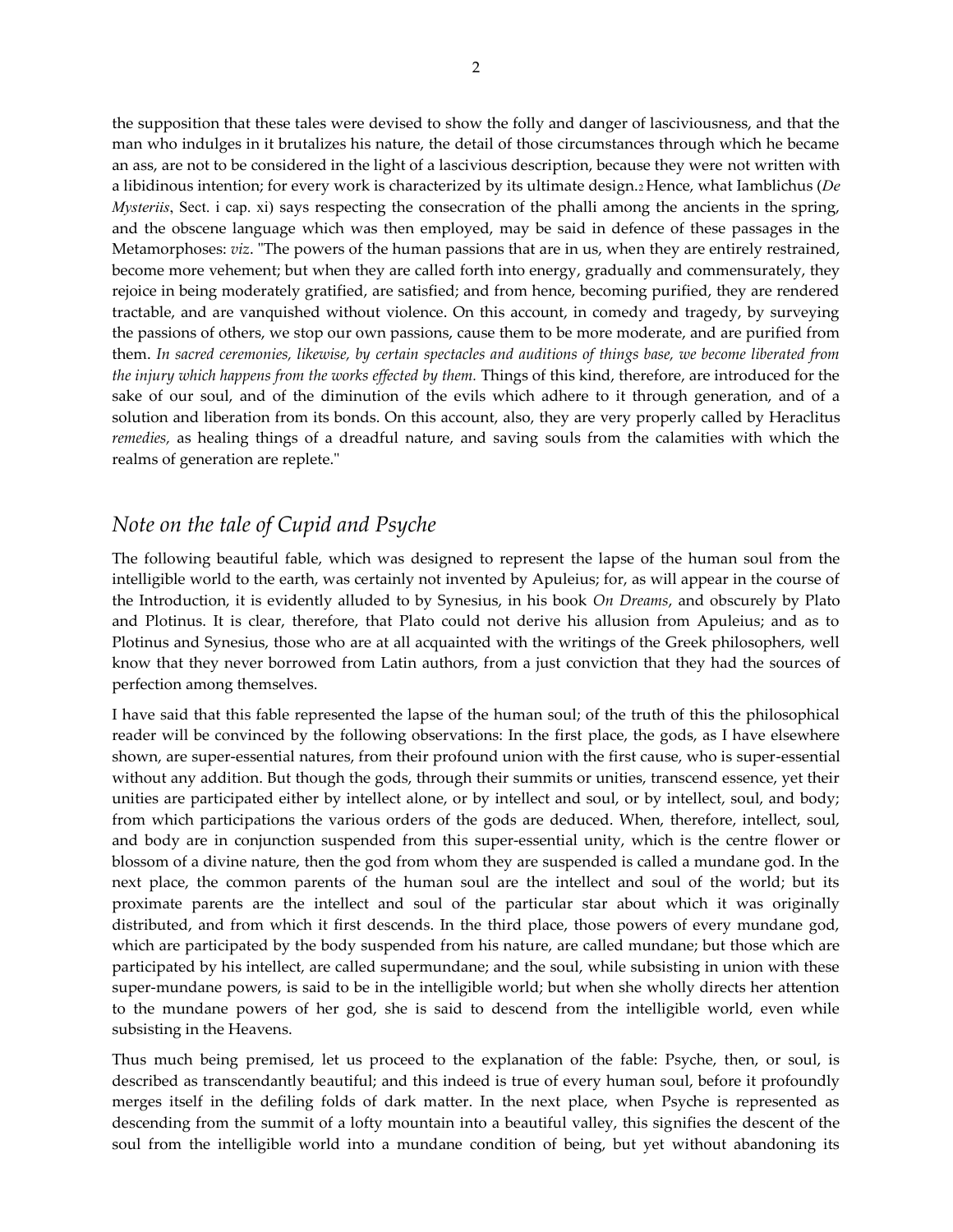establishment in the Heavens. Hence the palace which Psyche beholds in the valley is, with great propriety, said to be "a royal house, which was not raised by human, but by divine, hands and art." The gems, too, on which Psyche is said to have trod in every part of this palace, are evidently symbolical of the stars. Of this mundane, yet celestial, condition of being, the incorporeal voices which attend upon Psyche are likewise symbolical: for outward discourse is the last image of intellectual energy, according to which the soul alone operates in the intelligible world. As voices, therefore, they signify an establishment subordinate to that which is intelligible, but so far as denudated of body, they also signify a condition of being superior to a terrene allotment.

Psyche, in this delightful situation, is married to an invisible being, whom she alone recognizes by her ears and hands. This invisible husband proves afterwards to be Love; that is to say, the soul, while established in the Heavens, is united with pure *desire,* (for *Love* is the same with *desire*) or, in other words, is not fascinated with outward form. But in this beautiful palace she is attacked by the machinations of her two sisters, who endeavour to persuade her to explore the form of her unknown husband. The sisters, therefore, signify imagination and nature; just in the same manner as reason is signified by Psyche.<sup>1</sup> Their stratagems at length take effect, and Psyche beholds and falls in love with Love; that is to say, the rational part, through the incentives of phantasy and the vegetable power, becomes united with impure or terrene desire; for vision is symbolical of union between the perceiver and thing perceived. In consequence of this illicit perception Cupid, or *pure desire*, flies away, and Psyche, or soul, is precipitated to earth. It is remarkable that Psyche, after falling to the ground, is represented as having "*a stumbling and often reeling gait;*" for Plato, in the *Phædo*, says, that the soul is drawn into body with a *staggering* motion.

After this commence the wanderings of Psyche, or soul, in search of Love, or pure desire, from whose embraces she is unhappily torn away. In the course of her journey she arrives at the temples of Ceres and Juno, whose aid she suppliantly implores. Her conduct, indeed, in this respect is highly becoming; for Ceres comprehends in her essence Juno, who is the fountain of souls; and the safety of the soul arises from converting herself to the divine sources of her being.

In the next place Venus is represented desiring Mercury to proclaim Psyche through all lands, as one of her female slaves that has fled from her service. It is likewise said that she gave him a small volume, in which the name of Psyche was written, and every other particular respecting her. Now I think it cannot be doubted but that Synesius alludes to this part of the fable in the following passage from his admirable book *On Dreams*: "When the soul descends spontaneously to its former life, with mercenary views, it receives servitude as the reward of its mercenary labours. But this is the design of descent, that the soul may accomplish a certain servitude to the nature of the universe, prescribed by the laws of Adrastia, or inevitable fate. Hence when the soul is fascinated with material endowments, she is similarly affected to those who, though free born, are, for a certain time, hired by wages to employments, and in this condition captivated with the beauty of some female servant, determine to act in a menial capacity under the

 $\overline{a}$ 

<sup>1</sup> In the later footnote the remainder of this paragraph reads as follows: The sisters, therefore, signify those two powers of the irrational part of the soul, *anger* and *desire*, the latter of which powers is well defined by the Pythagoreans to be a certain tendency, impulse, and appetite of the soul, in order to be filled with something, or to enjoy something present, or to be disposed according to some sensitive energy; just as *reason* or the rational soul is signified by Psyche. The stratagems of these sisters at length take effect, and Psyche beholds and falls in love with Love; that is to say, the rational part, through the incentives of anger and desire, becomes enamoured of, and captivated with, outward form; in consequence of which Cupid, or intellectual love, flies away, and Psyche, or the rational soul, is precipitated to earth. It is remarkable that Psyche, after falling to the ground, is represented as having "*a stumbling and often reeling gait*;" for Plato in the *Phædo* says, that the soul is drawn into body with a *staggering* motion.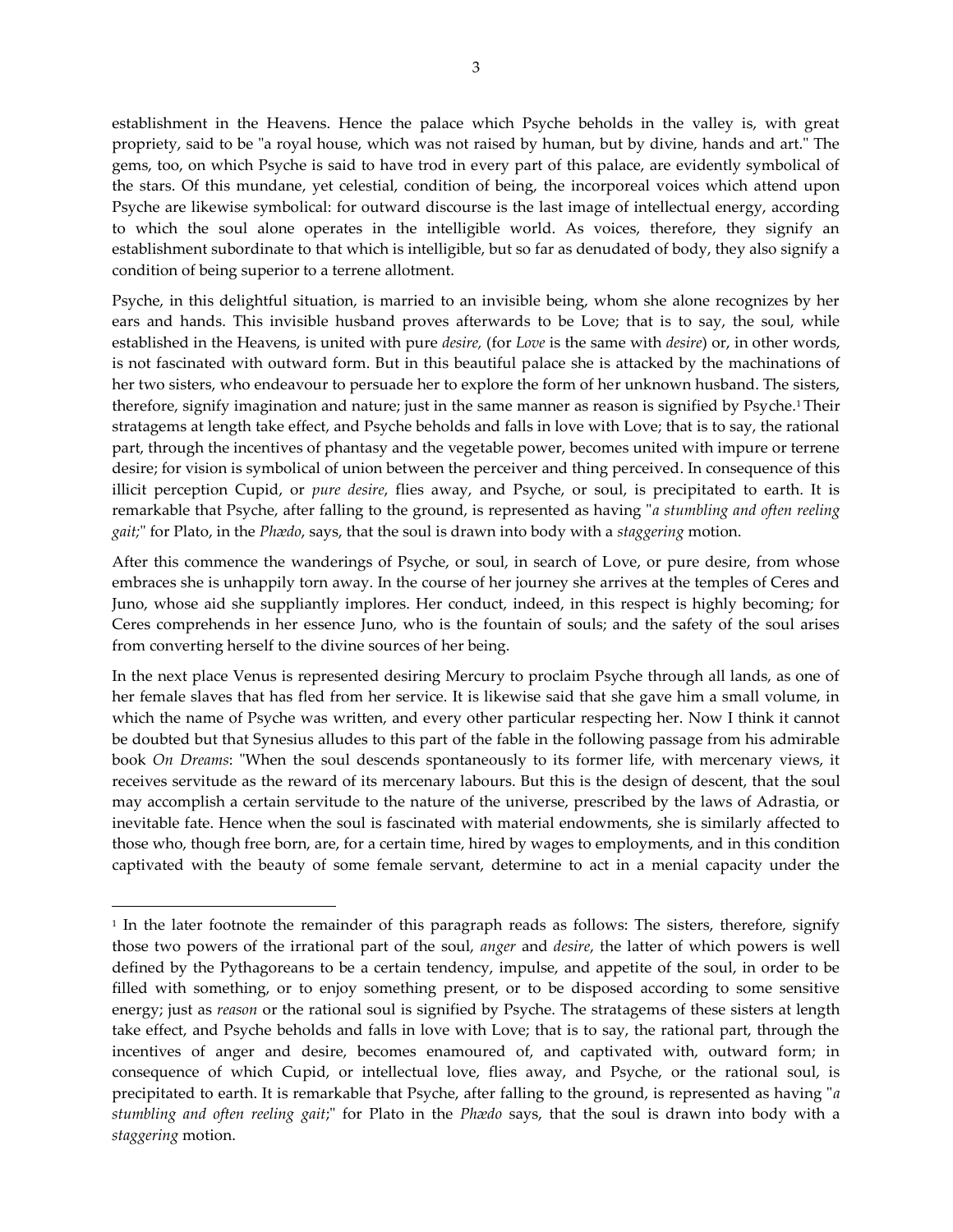master of their beloved object. Thus, in a similar manner, when we are profoundly delighted with external and corporeal goods, we confess that the nature of matter is beautiful, who marks our assent in her secret book; *and if, considering ourselves as free, we at any time determine to depart, she proclaims us deserters, endeavours to bring us back, and openly presenting her mystic volume to the view, apprehends us as fugitives from our mistress*. Then, indeed, the soul particularly requires fortitude and divine assistance, as it is no trifling contest to abrogate the confession and compact which she made. Besides, in this case force will be employed; for the material inflicters of punishments will then be roused to revenge by the decrees of fate against the rebels to her laws."

Venus, however, must not be considered here as the nature of matter; for though she is not the celestial Venus, but the offspring of Dione, yet she is that divine power which governs all the co-ordinations in the celestial world and the earth, binds them to each other, and perfects their generative progressions through a kindred conjunction. As the celestial Venus, therefore, separates the pure soul from generation, so she that proceeds from Dione binds the impure soul, as her legitimate slave, to a corporeal life.

After this follows an account of the difficult tasks which Psyche is obliged to execute by the commands of Venus; all which are images of the mighty toils and anxious cares which the soul must necessarily endure after her lapse, in order to atone for her guilt, and recover her ancient residence in the intelligible world. In accomplishing the last of these labours she is represented as forced to descend even to the dark regions of Hades;<sup>2</sup> by which it is evident that Psyche is the image of a soul that descends to the very extremity of things, or that makes the most extended progression before it returns. But Psyche, in returning from Hades, is oppressed with a profound sleep, through indiscreetly opening the box given her by Proserpine, in which she expected to find a portion of divine beauty, but met with nothing but an infernal Stygian sleep. This obscurely signifies that the soul, by considering a corporeal life as truly beautiful, passes into a profoundly dormant state: and it appears to me that both Plato and Plotinus allude to this part of our fable in the following passages, for the originals of which I refer the reader to my *Dissertation on the Eleusinian and Bacchic Mysteries*, p. 62 [TTS vol. VII]. In the first place, then, Plato, in the seventh book of his *Republic*, observes, that "He who is not able, by the exercise of his reason, to define the idea of *the good* separating it from all other objects, and piercing, as in a battle, through every kind of argument: endeavouring to confute, not according to opinion, but according to essence, and proceeding through all the dialectical energies with an unshaken reason, is in the present life sunk in sleep, and conversant with the delusions of dreams; and that before he is roused to a vigilant state, *he will descend to Hades, and be overwhelmed with a sleep perfectly profound*." And Plotinus, in Ennead 1. lib. 8 p 97, says, "The death of the soul is, while merged, or baptized, as it were, in the present body, to descend into matter, and be filled with its impurity, and after departing from this body, to lie absorbed in its filth till it returns to a superior condition, and elevates its eye from the overwhelming mire. For *to be plunged into matter is to descend to Hades, and fall asleep*."

Cupid, however, or pure desire,<sup>3</sup> at length recovering his pristine vigour, rouses Psyche, or soul, from her deadly lethargy. In consequence of this, having accomplished her destined toils, she ascends to her native heaven, becomes lawfully united with Cupid, (for while descending her union might be called illegitimate) lives the life of the immortals; and the natural result of this union with pure desire is

 $\overline{a}$ 

<sup>2</sup> In the original footnote the remainder of this sentence is as follows: . . which indicates that the soul, through being enslaved to a corporeal life, becomes situated in obscurity, and is deprived of the light of day, *i.e.* of the splendour of truth and reality; agreeably to which Empedocles sings,

<sup>&</sup>quot;I fled from deity and heavenly light,

To serve mad discord in the realms of night."

<sup>3</sup> In the original *intellectual love*.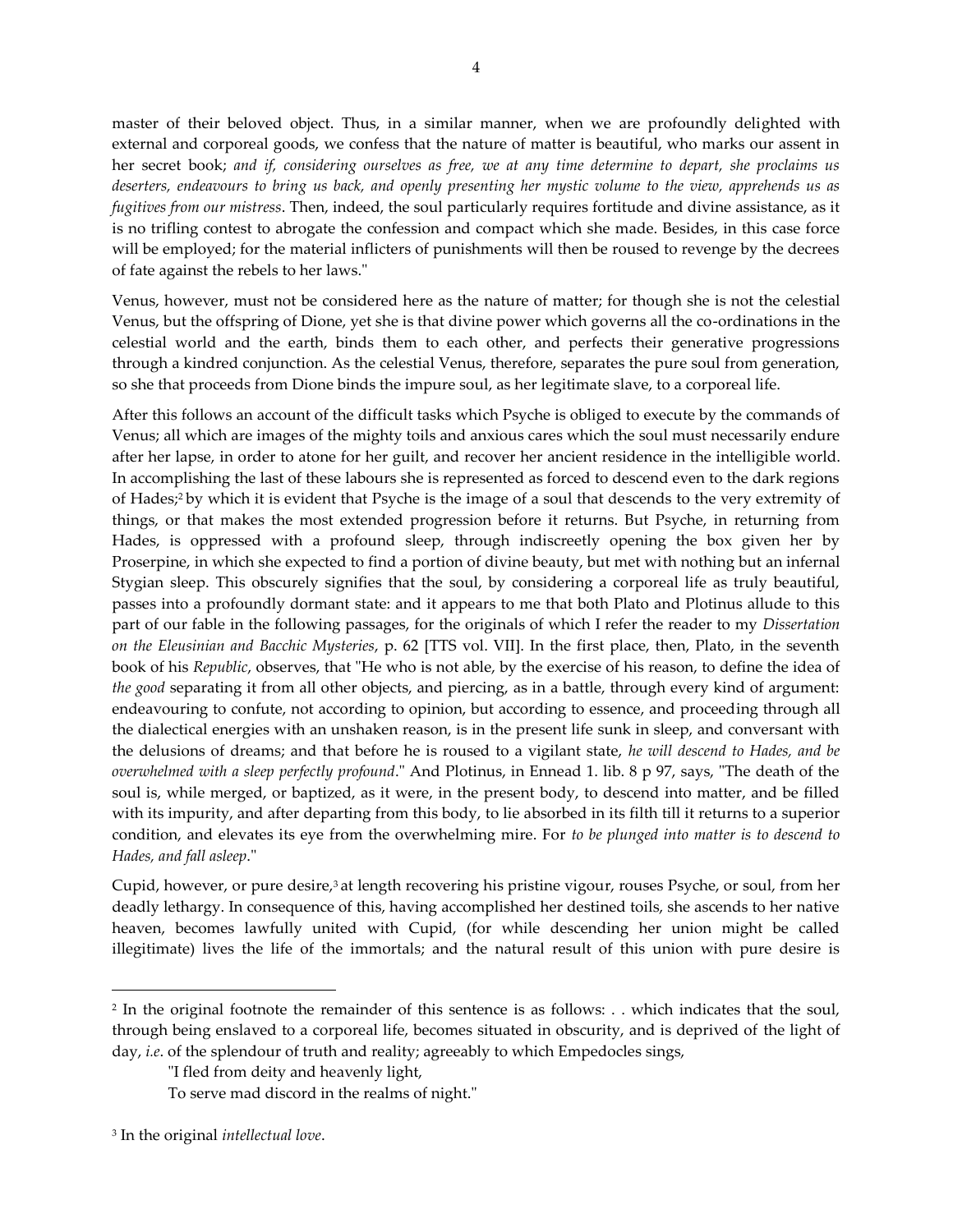pleasure or delight. And thus much for an explanation of the fable of Cupid and Psyche. For farther particulars respecting the lapse of the soul, see my Introduction to, and Translation of, Plotinus on the Descent of the Soul, and my Dissertation on the Eleusinian and Bacchic Mysteries.

I only add, that the Paraphrase on the Speech of Diotima, the Hymns, some of which are illustrative of the Speech, and the other pieces of poetry, are added at the request of a gentleman, whose thirst after knowledge, endeavours to promote it, elegant taste, and friendship for the author, demand a panegyric executed in a more masterly manner at least, though not with greater sincerity, than by the following lines:

While some, the vilest of a puffing age, With fulsome adulation stain the page, And time's irrevocable moments waste In base compliance with degenerate taste, Rise honest muse; and to thy lib'ral lyre Symphonious sing what friendship shall inspire. Say, shall the wretch, to gain devoted, claim A place conspicuous 'midst the sons of fame; For ill-got wealth with dying accents giv'n, To bribe the vengeance of impartial Heav'n? And shall not *he* who, 'midst the din of trade, Has homage at the Muse's altars paid; Astonish'd view'd the depth of Plato's thought, And strove to spread the truths sublime he taught - Attention gain, and gratitude inspire, And with his worth excite the poet's fire? Yes, PHRONIMUS, my muse, in lib'ral lays, This friendly tribute to thy merit pays; And ardent hopes that ages yet unborn May see well pleas'd thy name her works adorn!

### *Note on Lucius' address to the Queen of Heaven*

 $\overline{a}$ 

The Moon, being the last of the celestial divinities, receives in herself, according to the Orphic theology, processions from all the orders of Gods superior to, and also contains in herself causally all the divinities inferior to her. Hence, from what is asserted here, and farther on, this Goddess is celebrated as containing all the female deities, just as Osiris contains all those of a male characteristic. In short, according to this theology, each of the Gods is in all, and all are in each, being ineffably united to each other and the highest God, because, each being a superessential unity, their conjunction with each other is a union of unities. And hence it is by no means wonderful that each is celebrated as all. But another and a still more appropriate cause may be assigned of Moon being called by the appellations of so many female deities, which is this, that, according to the Orphic theology, each of the planets is fixed in a luminous etherial sphere called an oλoτης, or *wholeness*, <sup>4</sup> because it is a part with a *total* subsistence, and is analogous to the sphere of the fixed stars. In consequence of this analogy, each of these planetary spheres contains a multitude of Gods, who are the satellites of the leading divinity of the sphere, and subsist conformably to his characteristics. This doctrine, which, as I have elsewhere observed, is one of the grand keys to the

<sup>4</sup> Each of these spheres is called a *wholeness*, because it contains a multitude of *partial* animals coordinate with it.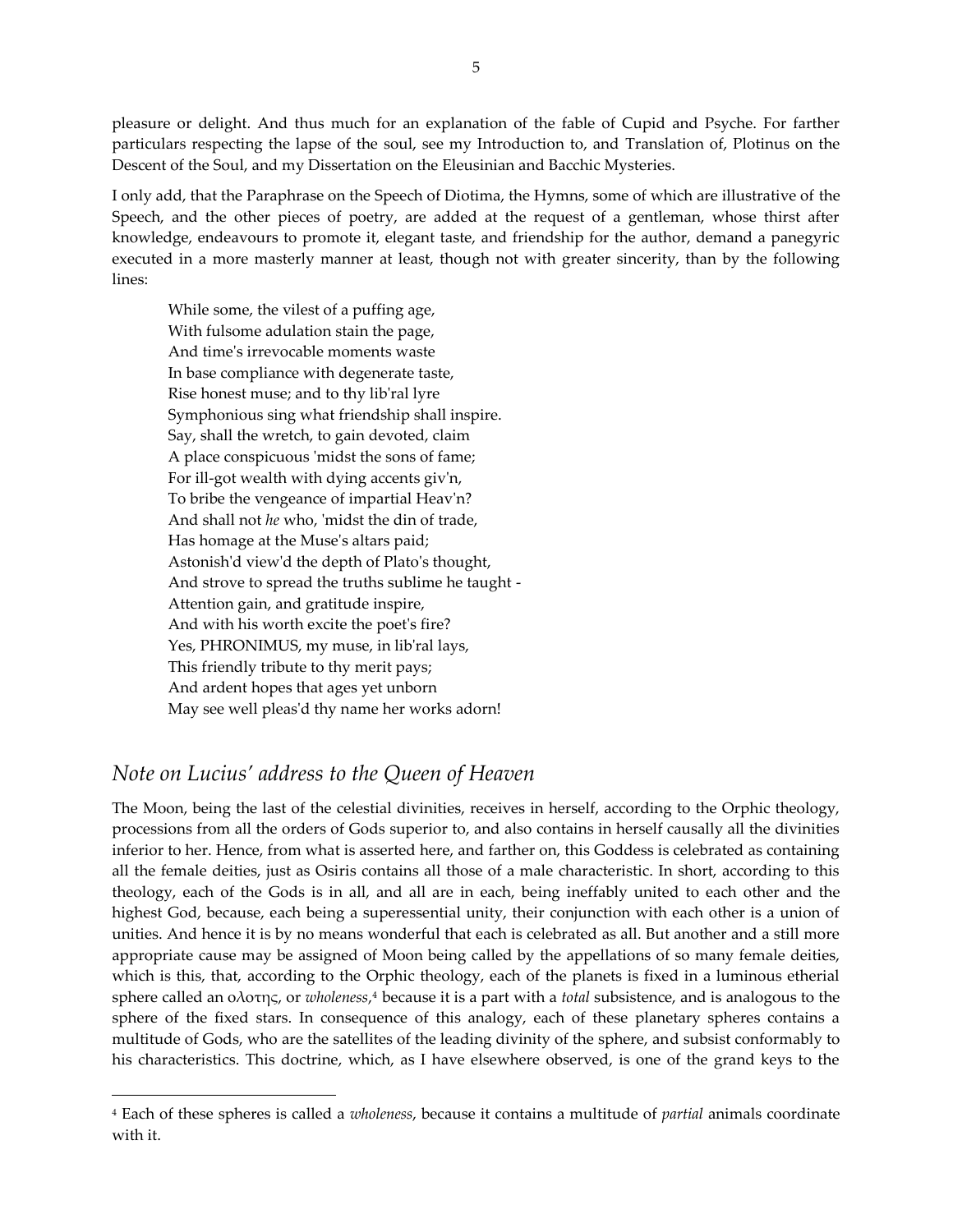mythology and theology of the ancients, is not clearly delivered by any other ancient writer than Proclus, and has not, I believe, been noticed by any other modern author than myself. But the following are the passages in which this theory is unfolded by Proclus, in his admirable commentaries on the *Timæus* of Plato. "In each of the celestial spheres, the whole sphere has the relation of a monad, but the cosmocrators [or planets], are the leaders of the multitude in each. For in each a number analogous to the choir of the fixed stars, subsists with appropriate circulations." (See vol. ii book iv, p. 270, of my translation of that work.) And in another part of the same book (p. 280), "There are other divine animals following the circulations of the planets, the leaders of which are the seven planets; all which Plato comprehends in what is here said. For these also revolve and have a wandering of such a kind as that which he a little before mentioned of the seven planets. For they revolve in conjunction with and make their apocatastases together with their principals, just as the fixed stars are governed by the whole circulation [of the inerratic sphere]." And still more fully in p. 281; "Each of the planets is a whole world, comprehending in itself many divine genera invisible to us. Of all these, however, the visible star has the government. And in this the fixed stars differ from those in the planetary spheres, that the former have one monad [*viz*. the inerratic sphere], which is the wholeness of them; but that in each of the latter there are invisible stars, which revolve together with their spheres; so that in each there is both the wholeness, and a leader, which is allotted an exempt transcendency. For the planets being secondary to the fixed stars, require a twofold prefecture, the one more total, but the other more partial. But that in each of these there is a multitude coordinate with each, you may infer from the extremes. For if the inerratic sphere has a multitude coordinate with itself, and earth is the wholeness of terrestrial, in the same manner as the inerratic sphere is of celestial animals, it is necessary that each intermediate wholeness should entirely possess certain partial animals coordinate with itself: through which, also, they are said to be wholenesses. The intermediate natures, however, are concealed from our sense, the extremes being manifest; one of them through its transcendently luminous essence, and the other through its alliance to us. If, likewise, partial souls [such as ours], are disseminated about them, some about the sun, others about the moon, and others about each of the rest, and prior to souls, dæmons give completion to the herds of which they are the leaders, it is evidently well said, that each of the spheres is a world; theologists also teaching us these things when they say that there are Gods in each prior to dæmons, some of which are under the government of others. Thus, for instance, they assert concerning our mistress the Moon, that the Goddess Hecate is contained in her, and also Diana. Thus, too, in speaking of the sovereign Sun, and the Gods that are there, they celebrate Bacchus as being there,

The Sun's assessor, who with watchful eye surveys The sacred pole.

They likewise celebrate the Jupiter who is there, Osiris, the solar Pan, and *others of which the books of theologists and theurgists* are full; from all which it is evident, that each of the planets is truly said to be the leader of many Gods, who give completion to its peculiar circulation."

From this extraordinary passage (as I have observed in a note on it in my Proclus, p. 282), we may perceive at one view why the Sun in the Orphic Hymns is called Jupiter, why Apollo is called Pan, and Bacchus the Sun; why the Moon seems to be the same with Rhea, Ceres, Proserpine, Juno, Venus, &c. and in short, why any one divinity is celebrated with the names and epithets of so many of the rest. For from this sublime theory it follows that every sphere contains a Jupiter, Neptune, Vulcan, Vesta, Minerva, Mars, Ceres, Juno, Diana, Mercury, Venus, Apollo, and in short every deity, each sphere at the same time conferring on these Gods the peculiar characteristic of its nature; so that, for instance, in the Sun they all possess a solar property, in the Moon a lunar one, and so of the rest. From this theory, too, we may perceive the truth of that divine saying of the ancients, that all things are full of Gods; for more particular orders proceed from such as are more general, the mundane from the supermundane, and the sublunary from the celestial; while earth becomes the general receptacle of the illuminations of all the Gods. "Hence," as Proclus shortly after observes, "there is a terrestrial Ceres, Vesta, and Isis, as likewise a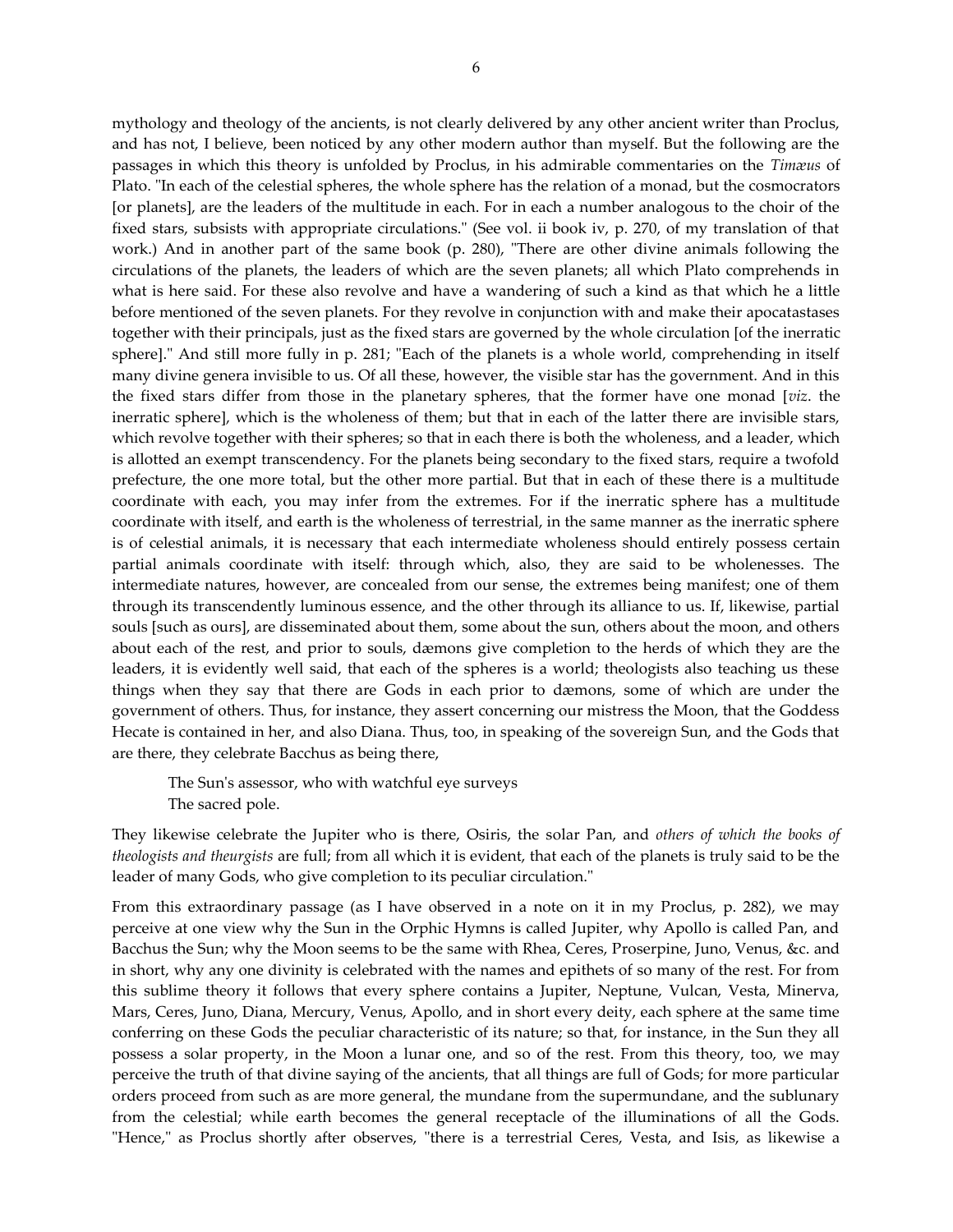terrestrial Jupiter and a terrestrial Hermes, established about the one divinity of the earth, just as a multitude of celestial Gods proceeds about the one divinity of the heavens. For there are progressions of all the celestial Gods into the Earth: and Earth contains all things, in an earthly manner, which Heaven comprehends celestially. Hence, we speak of a terrestrial Bacchus and a terrestrial Apollo, who bestows the all-various streams of water with which the earth abounds, and openings prophetic of futurity." And if to all this we only add, that all the other mundane Gods subsist in the twelve above-mentioned, and in short, all the mundane in the supermundane Gods, and that the first triad of these is *demiurgic* or *fabricative*, *viz*. Jupiter, Neptune, Vulcan; the second, Vesta, Minerva, Mars, *defensive*; the third, Ceres, Juno, Diana, *vivific*; and the fourth, Mercury, Venus, Apollo, *elevating* and *harmonic*; I say, if we unite this with the preceding theory, there is nothing in the ancient theology that will not appear admirably sublime and beautifully connected, accurate in all its parts, scientific and divine.

The Delphin editor, having no conception of this theory, and being unable to assign the reason why the Moon is here said to be *Deorum Dearumque facies uniformis*, thinks with Elmenhorstius, that the word Deorum should be obliterated.

### *Notes on the eleventh book – the sistrum if Isis, and living statues.*

(line 11.4) This *rattle* (in the original *crepitaculum*) of Isis, is the same with the celebrated *sistrum* of that Goddess, as is evident from what is asserted of the latter by Martial, Propertius, and Plutarch; and was of this form -



 The following is a translation of what Plutarch says concerning this *sistrum* in his treatise of Isis and Osiris, and is remarkably interesting both to the antiquarian and philosopher: "The sistrum likewise indicates that it is necessary that beings should be agitated, and never cease to rest from their local motion, but should be excited and shaken, when they become drowsy and marcid. For they say that Typhon is deterred and repelled by the sistra; manifesting by this, that as corruption binds and stops [the course of things], so generation again resolves nature, and excites it through motion. But as the upper part of the sistrum is convex, so the concavity of it comprehends the four things that are agitated. For the generable and corruptible portion of the world is comprehended indeed by the lunar sphere; but all things are moved and changed in this sphere,

through the four elements of fire and earth, water and air. And on the summit of the concavity of the sistrum they carved a cat having a human face; and on the under part, below the rattling rods, they placed on one side the face of Isis, and on the other that of Nephthys, obscurely signifying by these faces generation and death [or corruption]: for these are the mutations and motions of the elements. But by the cat they indicated the moon, on account of the diversity of colours, operation by night, and fecundity of this animal. For it is said, that she brings forth one, afterwards two, three, four, and five kittens, and so adds till she has brought forth seven; so that she brings forth twenty-eight in all, which is the number of the illuminations of the moon. This, therefore, is perhaps more mythologically asserted. The pupils, however, in the eyes of the cat, are seen to become full and to be dilated when the moon is full, and to be diminished and deprived of light during the decrease of this star."

 In this extract, Baxter, in his translation, makes the rods of the sistrum to be four. For he translates υπo τα σειoμεvα, "below the four jingling things," which I have translated, *below the rattling rods*. The sistrum, however, according to all the representations of it that are extant, contained but three rods. Baxter was doubtless led thus to translate τα σειoμεvα, because Plutarch had observed a little before that "*the concavity of the sistrum comprehends the four things that are agitated*," *i.e*. the four elements. But as there is no sphere of fire, as there is of each of the other elements; for sublunary fire is an efflux of the celestial fire,